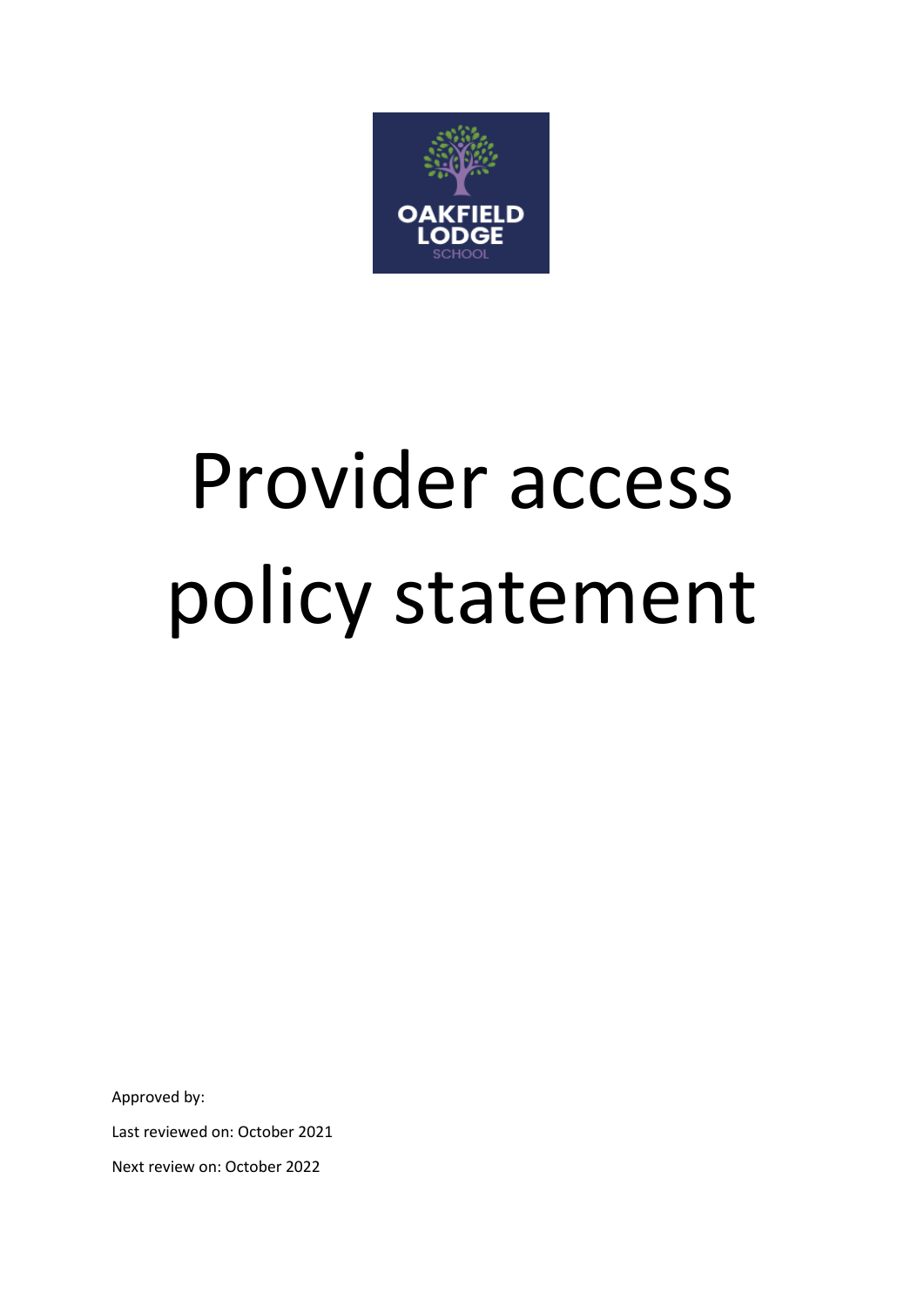# **Aims**

This policy statement aims to set out our arrangements for managing the access of education and training providers to students at the Oakfield Lodge School for the purpose of giving them information about the provider's education or training offer.

It sets out:

- Procedures in relation to requests for access
- The grounds for granting and refusing requests for access
- Details of premises or facilities to be provided to a person who is given access

#### **Statutory requirements**

Schools are required to ensure that there is an opportunity for a range of education and training providers to access students in years 7 to 11 for the purposes of informing them about approved technical education, qualifications or apprenticeships.

Schools must also have a policy statement that outlines the circumstances in which education and training providers will be given access to these students.

This is outlined in section 42B of the Education Act 1997. This policy shows how our school complies with these requirements.

#### **Student Entitlement**

All pupils in Year 7-11 are entitled to:

- Find out about technical qualifications and apprenticeship opportunities, as part of the careers programme which provides information on the full range of education and training options available at each transition point; and to hear from a range of local providers
- Hear about the opportunities they offer, including technical education and apprenticeships through lessons, visits from external visitors, group discussions, Preparation for Adulthood sessions, attending taster events
- Understand how to make applications for the full range of academic and technical courses. All pupils are given access to online guidance and personalised information and guidance from the careers lead and during lessons. All pupils in KS4 will have face-to-face careers interviews and the opportunity to take part in work experience

#### **Management of Provider Access Requests**

In the first instance, a provider wishing to request access should contact the schools main careers lead: Rachael Denham, rdenham@oakfieldlodge.cheshire.sch.uk

#### **Safeguarding**

Our safeguarding policy outlines the schools procedures for checking the identity and suitability of visitors